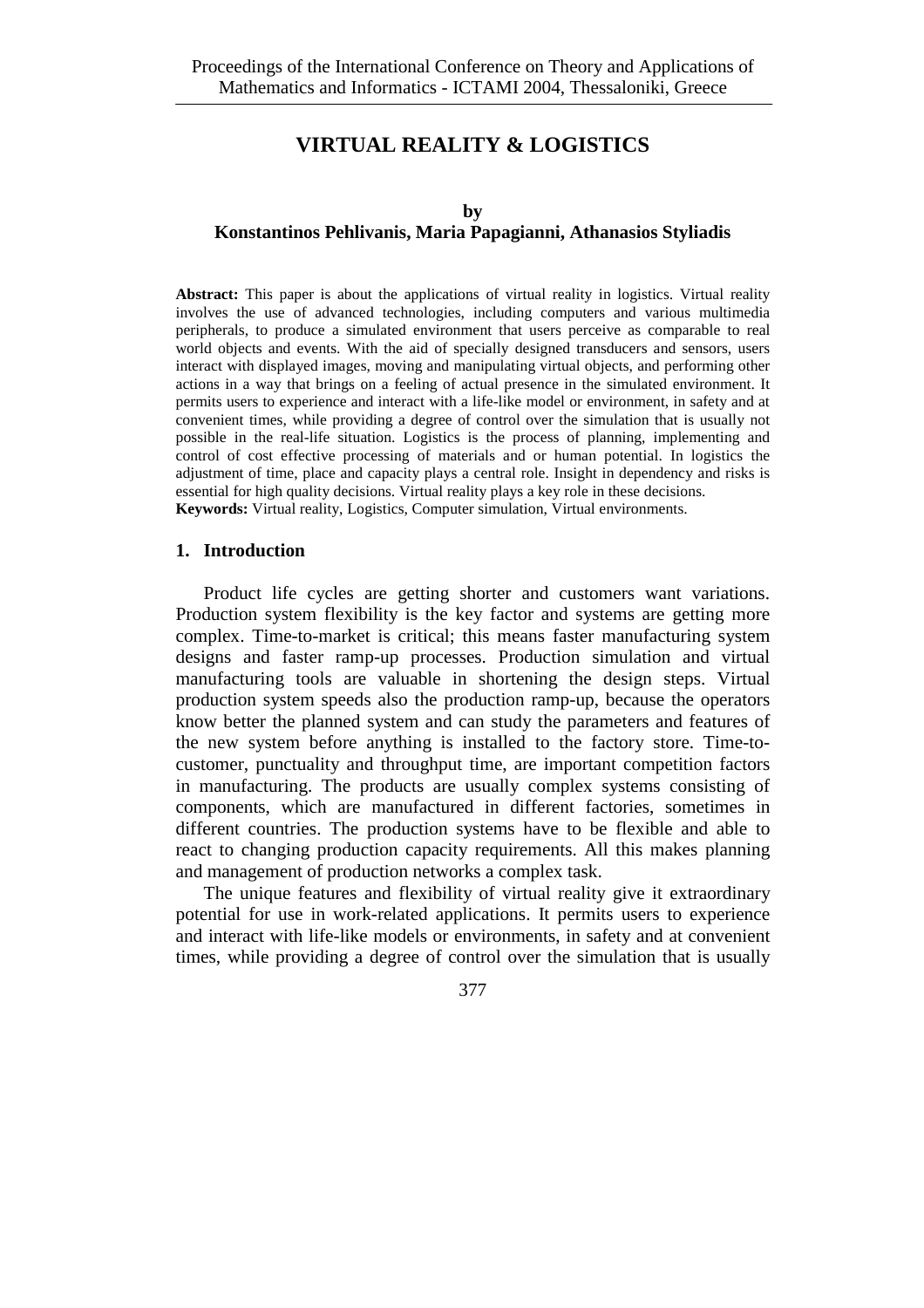not possible in real life. These characteristics make it indispensable in applications where planning and testing is necessary for decision making about planning of operations. The applications that appear to be most promising are those that employ virtual reality for visualization and representation, distance communication and education, hands-on training and orientation and navigation.

Logistics management is increasingly being seen as a source of competitive strength. Its effective use provides potential for cost reduction and the opportunity for increasing market share. The rapid development of economy and technology of the recent years influenced logistics management fundamentally. On the one hand problem dimension and complexity increased on the other hand the potential for problem solving increased as well if we consider the progress in Information Technology as to its performance in dataprocessing and communication. In economy the changes are caused by a growing globalization of the markets and an increasing extension of the business network which created new challenges for logistics management. At the same time information technology, partly a catalyst in economic development provided new facilities for communication and data processing which open new perspectives for an efficient decision support in logistics management.

## **2. Virtual reality**

Virtual reality involves the use of advanced technologies, including computers and various multimedia peripherals, to produce a simulated environment that users perceive as comparable to real world objects and events. With the aid of specially designed transducers and sensors, users interact with displayed images, moving and manipulating virtual objects, and performing other actions in a way that brings on a feeling of actual presence in the simulated environment. One of the cardinal features of virtual reality is the provision of a sense of actual presence in and control over the simulated environment. This feature is achieved to greater or lesser extents in the various applications of virtual reality, depending upon the goals of the particular application and the cost and technical complexity its developers are willing and able to assume. In the most technically advanced applications of virtual reality, known as "immersive" virtual reality, the user is essentially isolated from the outside world and fully enveloped within the computer-generated environment. Multimedia peripherals such as visual display units and speakers are integrated into a helmet worn by the user, presenting stimuli appropriate to the simulated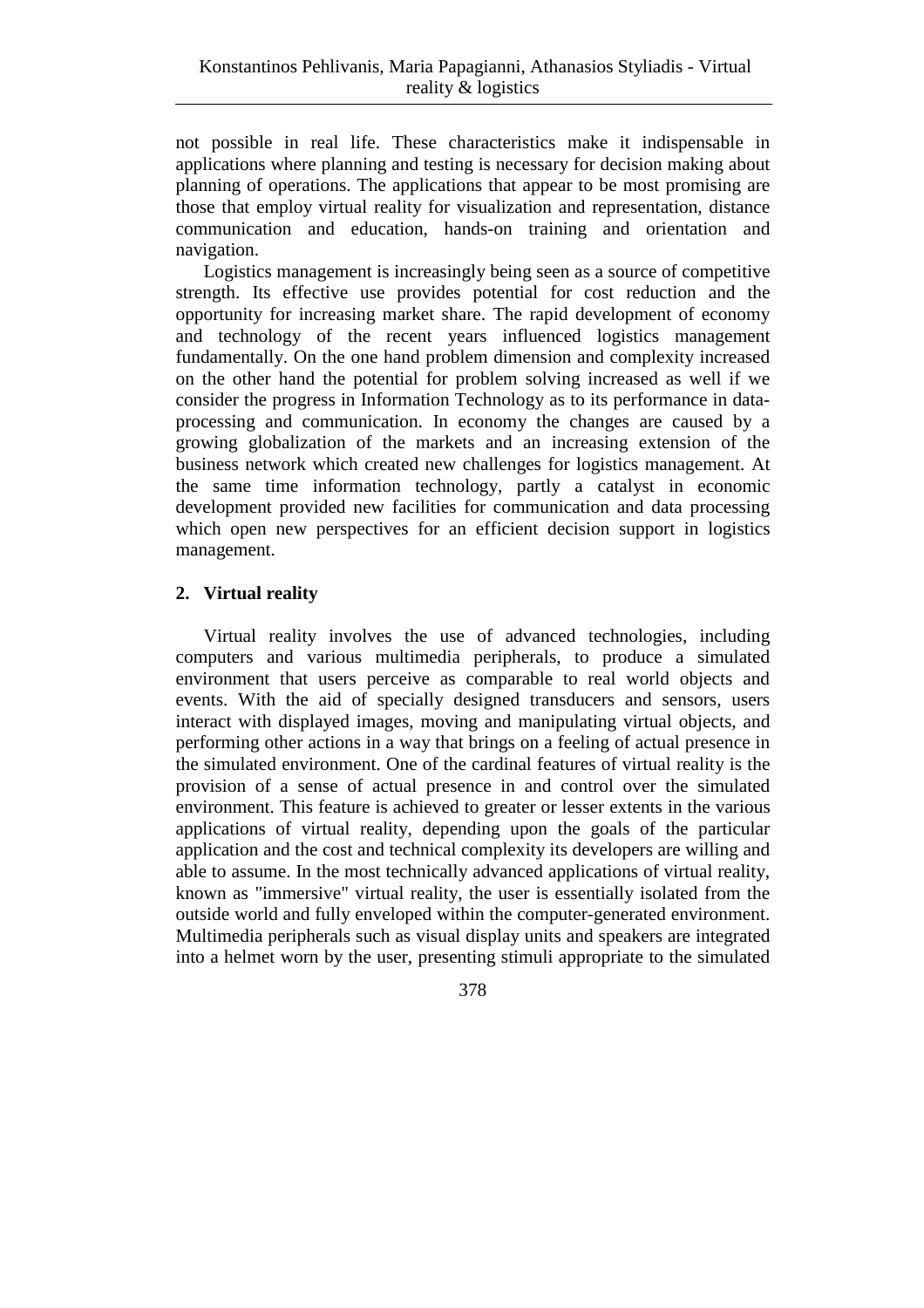setting. At the same time, the system tracks the user's responses to the stimuli from the virtual environment via position and force sensors mounted to the helmet and a hand-held control device, data glove and/or body suit, and modifies the simulation accordingly. For example, if a user turns to look backwards over the left shoulder, a sensor will detect the change in position and orientation of the head, and adjust the visual display so that the display corresponds to what the user would see from that pose if the scene were real. If the user reaches out toward an object in the virtual environment, sensors sensitive to movements of the fingers and to the position of the hand enable the system to detect when the user's hand intersects with the virtual object, and adjust the display to mimic pushing, lifting, or rotation of the object. The user may also be stimulated by electromechanical pin-arrays that excite cutaneous receptors and by inflatable air chambers that excite deep pressure receptors of the fingertips and palm of the hand. The interactive nature of virtual environments makes it a natural extension to the 3-D graphics that enable engineers, architects, and designers to visualize real life structures before actually building them.

A significant savings in resources can be realized by testing out virtual reality models prior to physical construction. Wilson (1997) relates how prior simulation of a planned building's layout revealed serious architectural shortcomings such as inadequate access to delivery vehicles. Similarly a, wheelchair virtual reality system [Murphy, 1993] helps to ensure that a proposed building is accessible to people with disabilities. In this fully immersive system, testers wear a data glove and head-mounted device, sit in an actual wheelchair on rollers, and explore a simulation of the proposed structure to determine its suitability for people with disabilities. The magnitude of door widths, turning radii in small spaces, and even measurements that are not typically listed in building specifications such as faucet heights can all be verified before construction. Although one may argue that such information could be obtained by simpler means, the fact remains that the virtual environment encourages designers and users to interact to construct a truly accessible building [Delaney, 1998].

The use of such "virtual prototypes" to augment or replace physical prototypes can significantly reduce product development time and costs [Wilson, 1997]. Where changes are required, machine components can be readily modified and layouts can be quickly rearranged. Moreover, by allowing users to view the product design in ways that are less ambiguous to nonexperts, virtual reality promotes direct collaboration with other industry personnel or customers at an earlier stage in the design or manufacturing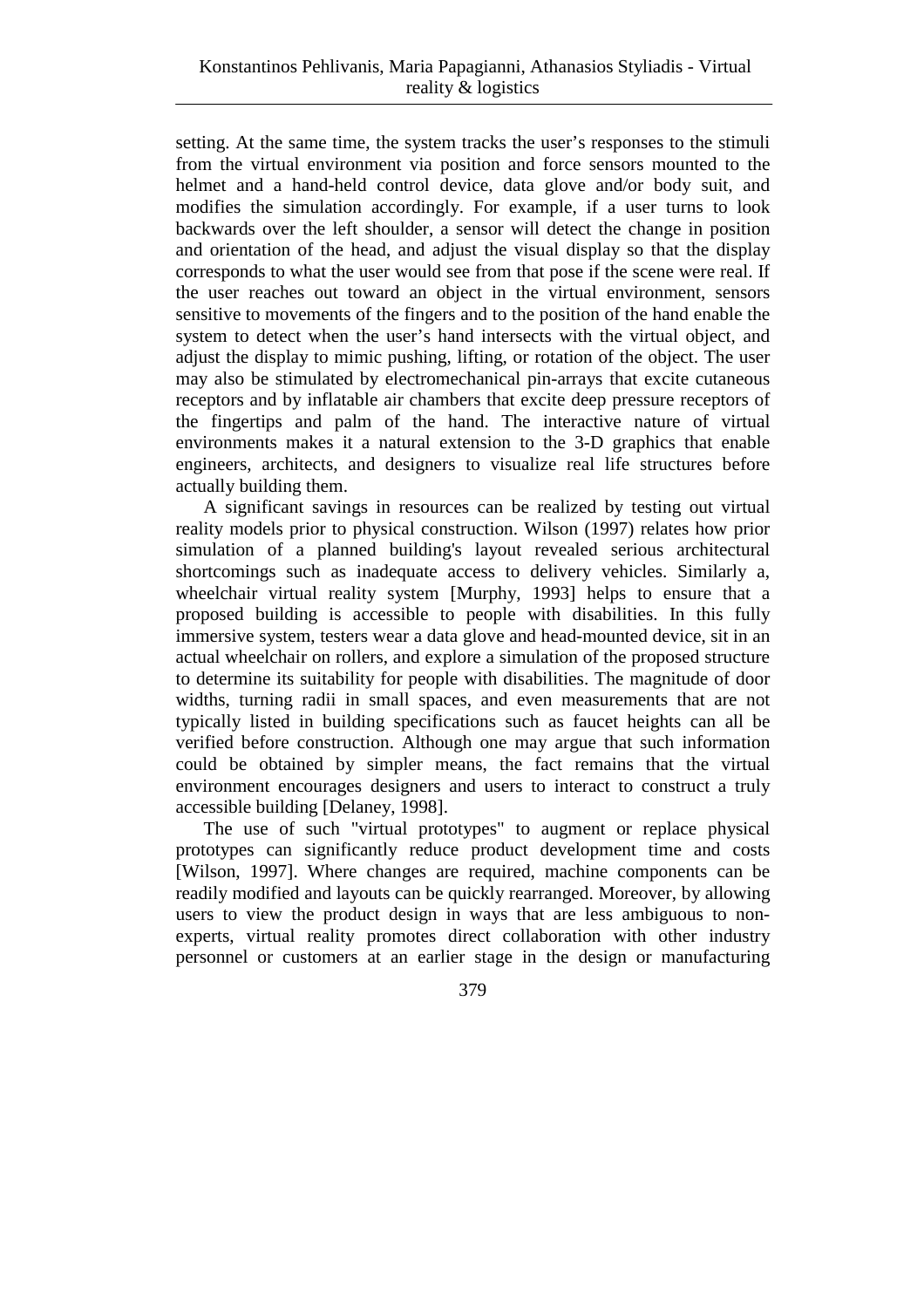process. In the fashion industry, for example, a virtual environment has been developed that allows clothes to be displayed to retailers at their convenience [Stanger, 1997]. In an effort to respond more quickly and accurately to market demand, designers create virtual fashion collections which are then modelled to buyers by 3-D mannequins who, in response to verbal instructions from the designer, parade the garments in a variety of poses and settings. Although virtual reality prototype garments would not entirely replace the need for the creation of real model collections, they introduce an element of designerretailer collaboration which, in theory, can enhance the quality and suitability of clothes as well as the speed with which they are available for sale.

## **3. Applications in logistics**

Logistics is the process of planning, implementing and control of cost effective processing of materials. In logistics the adjustment of time, place and capacity plays a central role. Insight in dependency and risks is essential for high quality decisions. Below is a schematic diagram which shows some of the fields of interest for logistics:



Logistics systems can be arbitrarily complex and difficult to understand. Some of the characteristics needed for modelling are listed in the table below: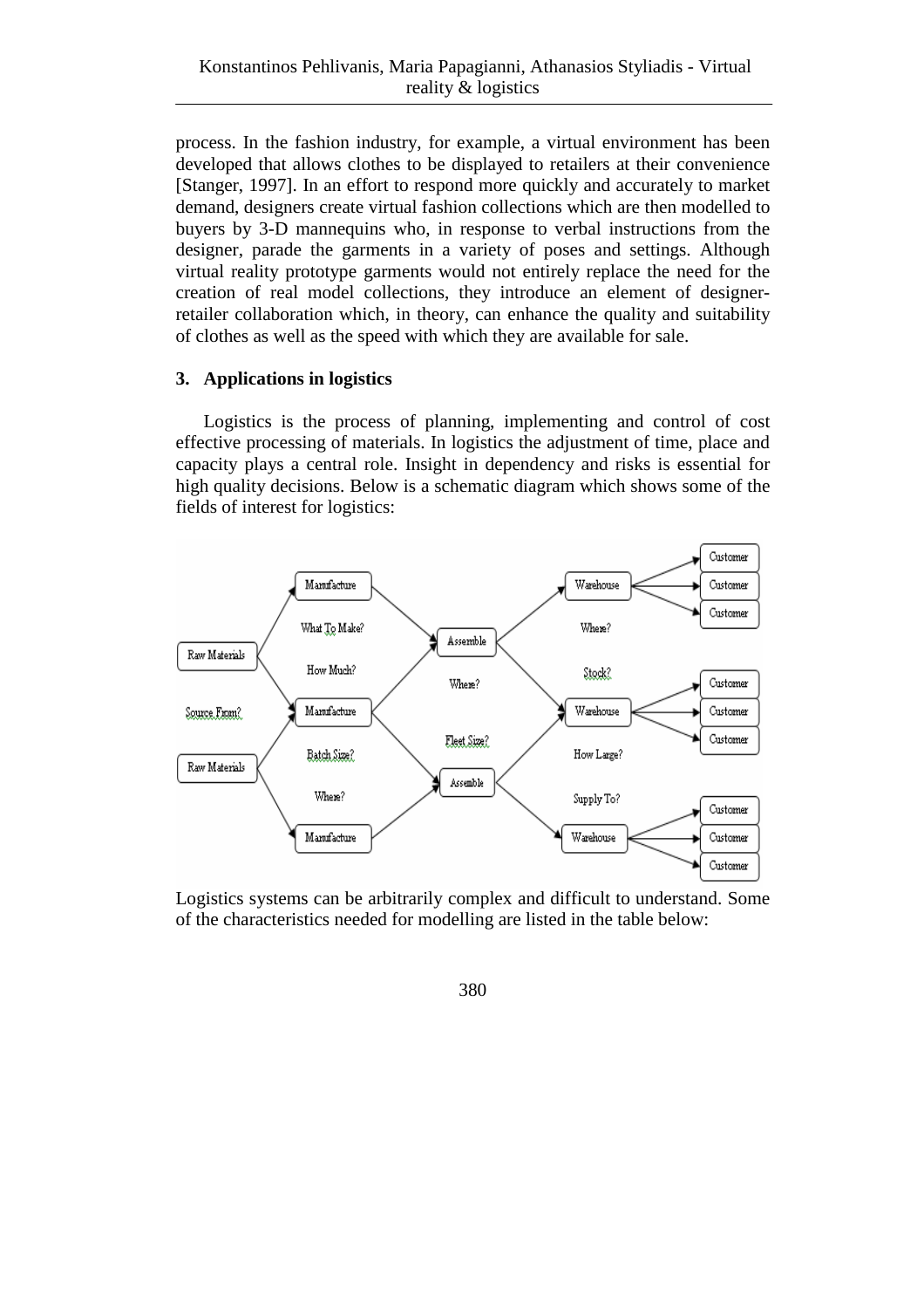| <b>Material Handling Parameters</b>                                                                                                                                                        |                                                                                                                                                                                                                                                  |
|--------------------------------------------------------------------------------------------------------------------------------------------------------------------------------------------|--------------------------------------------------------------------------------------------------------------------------------------------------------------------------------------------------------------------------------------------------|
| Conveyors<br>Accumulating<br>Non-accumulating<br>$\bullet$<br>Indexing and other<br>special<br>$\bullet$<br>purpose<br>Fixed window or<br>random<br>$\bullet$<br>spacing<br>Power and free | <b>Storage Systems</b><br>Pallet storage<br>Case storage<br>Small part storage<br>Oversize items<br>Rack storage or blocked<br>٠<br>stacked<br>Automated<br>storage<br>and<br>$\bullet$<br>retrieval systems with storage-<br>retrieval machines |
| <b>Transporters</b>                                                                                                                                                                        |                                                                                                                                                                                                                                                  |
| Unconstrained vehicles, Fork                                                                                                                                                               |                                                                                                                                                                                                                                                  |
| Lifts                                                                                                                                                                                      |                                                                                                                                                                                                                                                  |
| Guided vehicles                                                                                                                                                                            |                                                                                                                                                                                                                                                  |
| Bridge cranes<br>other<br>and<br>overhead lifts                                                                                                                                            |                                                                                                                                                                                                                                                  |

The tasks within Logistics management are focused on planning and control; today's requirements may be summarized as follows. An efficient use of scarce resources alone doesn't suffice any longer; dynamic aspects are the longer the more decisive. High flexibility and fast reactions to internal and external changes are important qualities. As to the design of computer supported planning and control systems, *adaptability* is required which means, planning and control directives have to be permanently updated to guarantee a remaining on track with the development of the system's environment. This concerns not only the system state, but also the knowledge about the future, expressed in forecasts. Considering today's potential in information technology, a support should provide more than data administration, an active direction towards goal fulfilling solutions is expected which implies a certain degree of intelligence. Not only the environment is changing fast, the system itself is subject of changes. A system design is therefore never finished, future changes and extensions have to be easy to implement and the system has to be *extendible*.

The benefits of using virtual reality for modelling logistics systems are significant:

• Cost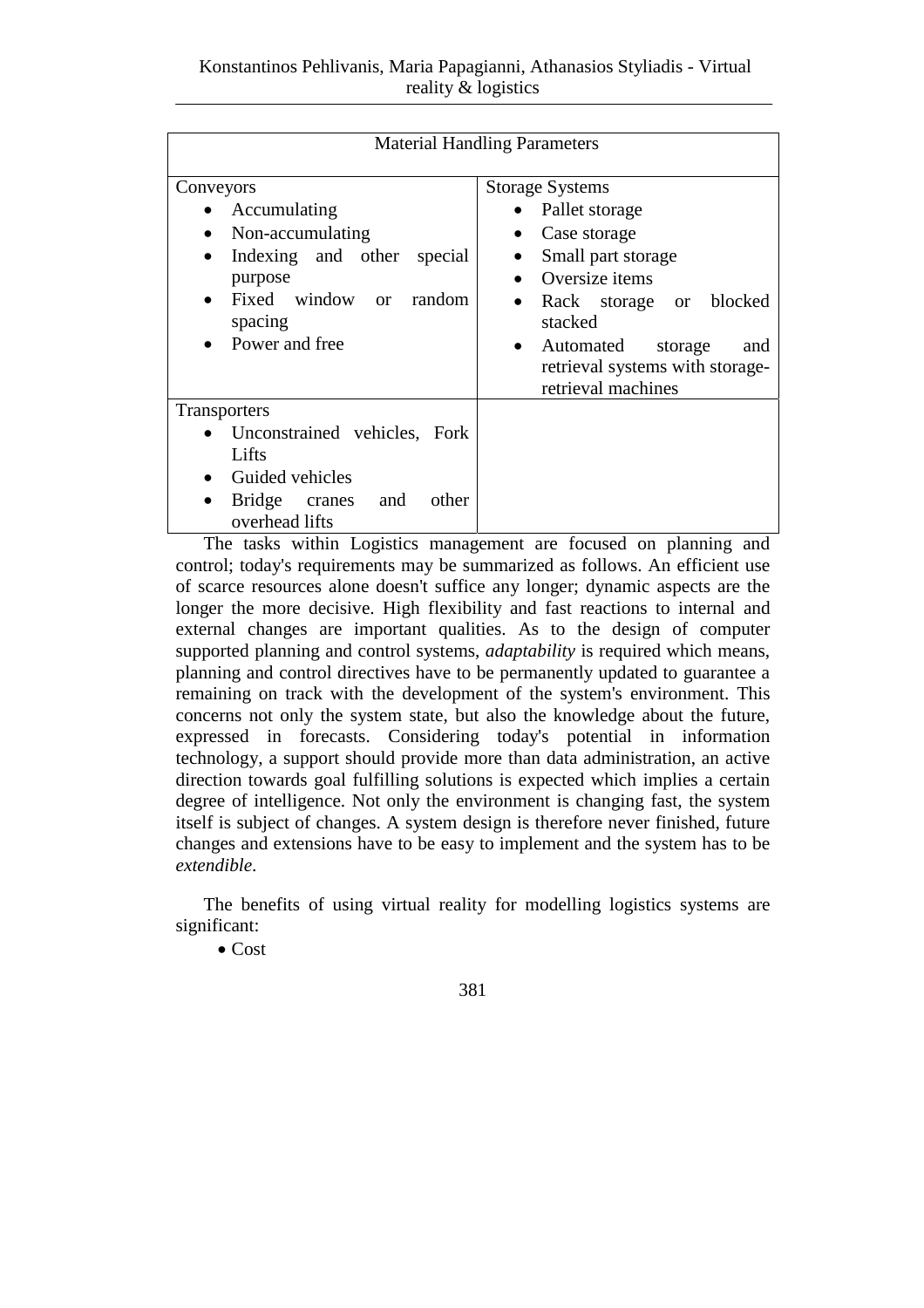- Repeatability
- Control over the time base
- Legality and safety
- Dynamic and transient effects
- Non-standard distributions
- Interaction of random events
- Fosters creative attitudes
- Promotes total solutions
- Makes people think
- Communicating good ideas

Fields of interest for virtual reality in Logistics would be:

#### **Layout Planning and Concept Creation**

3D visualization tools are needed to improve communication in concurrent engineering teams. In this step the facility floor space needs and production principle is verified. Logistic solutions can be evaluated also. Quick modelling is a benefit here.

### **Production Simulation**

The aims usually are to test and verify plans, check the material flow routing and control principle, verify the buffer size and location and search for bottlenecks. The data should be real production data if available, or data from similar products or variants in the same product family. This is an iterative analysis, the engineers should return back to cell level studies, if some parameter need more detail study, for example cycle time need to be shorter. One of the main requirements here is validated simulation model. Flexible, parametric model building is advantage.

### **Training of operators**

The emulation and simulation model is great tool for training of operators; the system parameters can be studied with simulation model. The software training with the real data can be done and this speeds up the ramp-up phase. If the control software has been integrated with the simulation model, the operators have the same user interface as in the real life and the simulation gives an holistic view to the manufacturing system.

#### **Operational Use**

While some models are used to plan and design, other models are used in the day-to-day operation of manufacturing facilities. These "as build" models provide manufacturers with the ability to evaluate the capacity of the system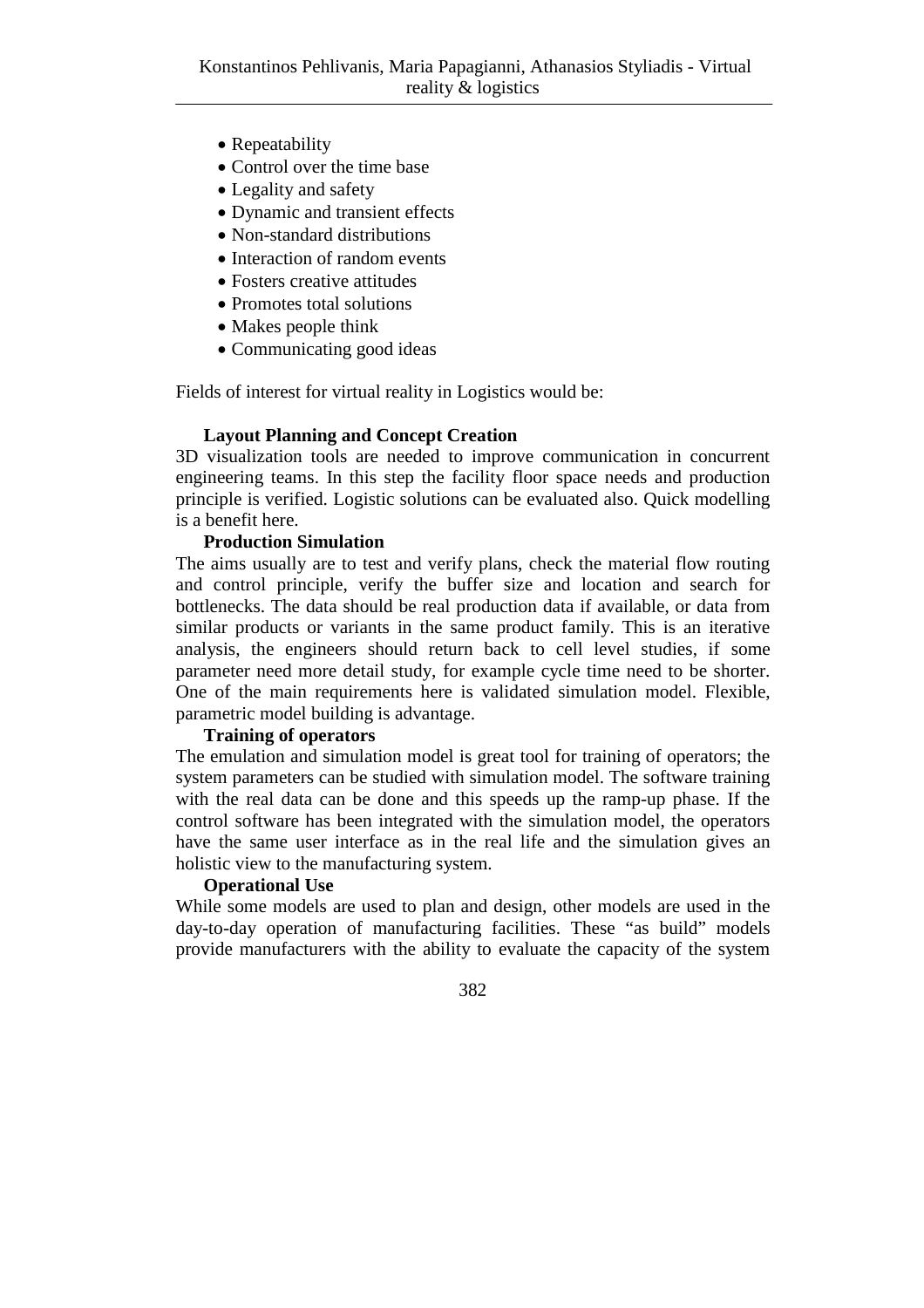for new orders, unforeseen events such as equipment downtime and changes in operations. Some operations models also provide schedules that manufacturers can use to run their facilities. Simulation can complement other planning and scheduling systems to validate plans and confirm schedules. Before taking a new order from a customer, a simulation model can show when the order will be completed and hoe taking the new order will affect other orders in the facility. Simulation can be used to augment the tasks of planers and schedulers to run the operation with better efficiency.

## **4. Conclusions**

To cope with today's requirements in economy and industry an efficient management of Logistics on all levels is essential. The use of simulation in the development process for an adequate decision support in Logistics management allows testing various solution approaches before their realization. The better a simulation platform corresponds to their application environment the easier the development process will be. The ability of Virtual Reality to provide realistic simulations of data, objects and environments, with which users can interact and manipulate in an intuitive and realistic manner, opens up a vast wealth of possibilities for Logistics systems applications.

## **References:**

1. Banks, J., Carson J.S. and Nelson B.L. (1996). Discrete-Event System Simulation. 2<sup>nd</sup> ed. Prentice Hall. Upper Saddle River. N.J. 1996.

2. Law, A.M., and Kelton W.D. (1991). Simulation Modelling and Analysis, 2<sup>nd</sup> ed. McGraw-Hill, New York.

3. Robinson, S. (1994). Successful Simulation. A Practical Approach to Simulation Projects. McGraw-Hill International.

4. Geist, M.R. and Popp H. (1998). Supporting sales with virtual reality (VR) applications. Wirtschafsinformatik.

5. Hall, CR., Stiles RJ. and Horwitz CD. (1998). Virtual reality for training: Evaluating knowledge retention. Proceedings of the Virtual Reality Annual International Symposium, Atlanta, GA.

6. Agostino G. Bruzzone, Pietro Giribone and Roberto Revetria (2000). Simulation as Educational Support for Production and Logistics in Industrial Engineering. Proceedings of the 2000 Winter Simulation Conference.